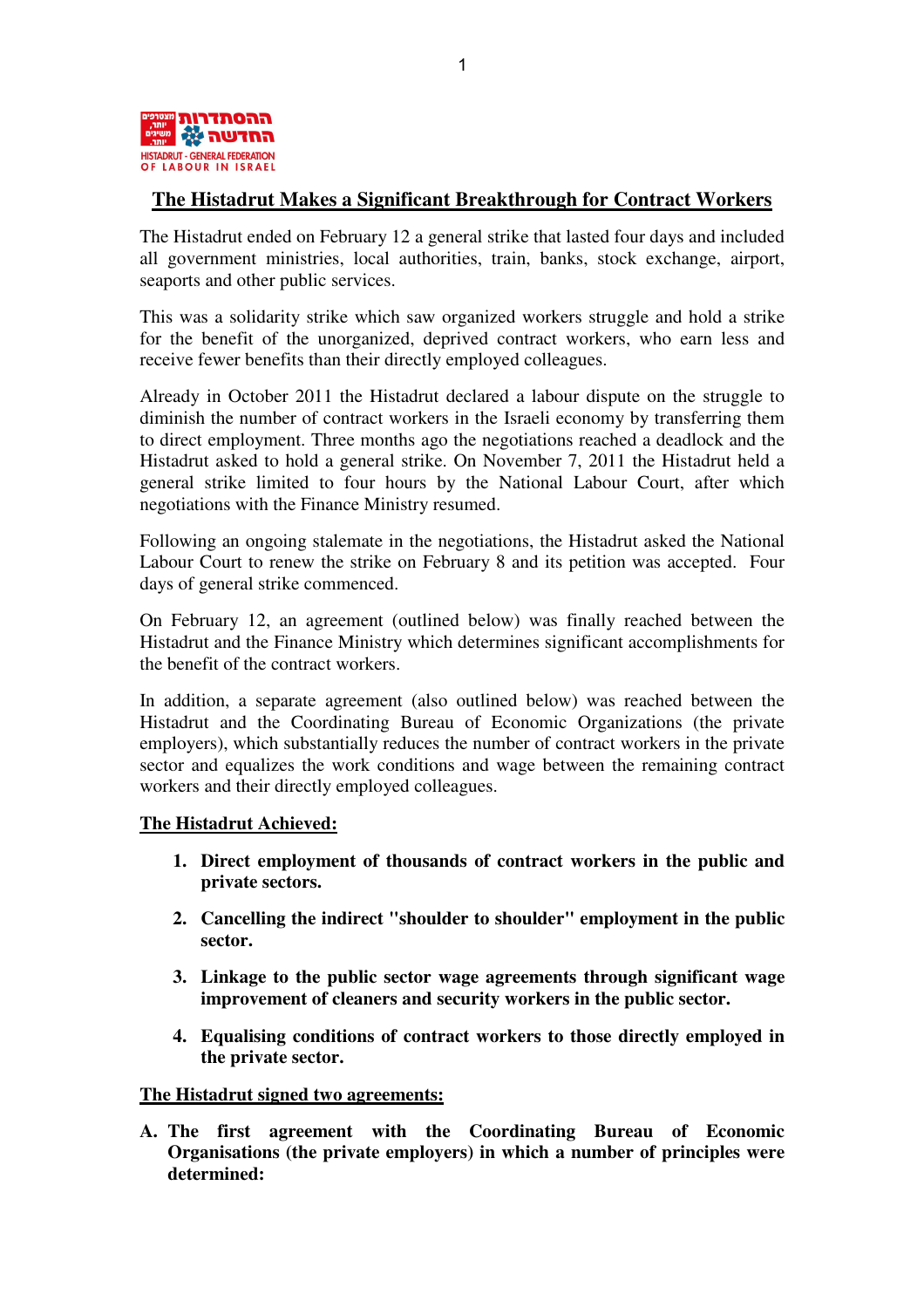

**1. Direct employment of all contract workers employed in professions which are at the core of the employer's occupation-** this will be following nine months of employment (similar to the Manpower Companies Law).

**Examples of contract workers at the core of a work place which will be absorbed into direct employment: thousands of tellers at banks, thousands of workers in production lines in industrial plants, thousands of chambermaids at hotels, couriers, warehouse workers and the like.** 

**2. Equalization of work conditions and wage between contract workers not absorbed into direct employment and workers employed directly in the business.** 

Equalization of conditions will be a negative incentive to employ contract workers since their cost will be more expensive and therefore it will be profitable for the employer to absorb them. In organized workplaces the equalization of conditions will be according to the collective bargaining agreement, so that all contract workers will receive a huge improvement in their employment conditions.

#### **Examples of equalization of conditions**

- **•** A cleaner in the supermarket chain "Shufersal", for example, employed by a contractor will receive all the conditions in the collective agreement of "Shufersal" workers. It includes many rights, such as, an additional "month thirteen" salary. Thus, this is a significant improvement in the conditions of that cleaner.
- **•** A security worker at the Dead Sea Works LTD will receive wages like a Dead Sea Works LTD employee in a collective agreement. These are high wages even if it's the lowest paid worker at the factory.
- **3. Direct employment of some of the cleaners** These are workers employed in jobs of 170 hours per month constituting 90% capacity employment. This is after nine months of a temporary employment period similar to the Manpower Companies Law. The temporary employment period will be counted from the day of the issuing of an extension order.
- **4.** The agreement applies to all employers who are members of the Coordinating Bureau. The agreement will come into effect with the issuing of an extension order in the private sector.

# **B**. **The second agreement is with the Finance Ministry in which a number of principles were determined:**

 **1. Direct employment - "shoulder to shoulder" clause on all the public sector that will abolish the phenomenon.**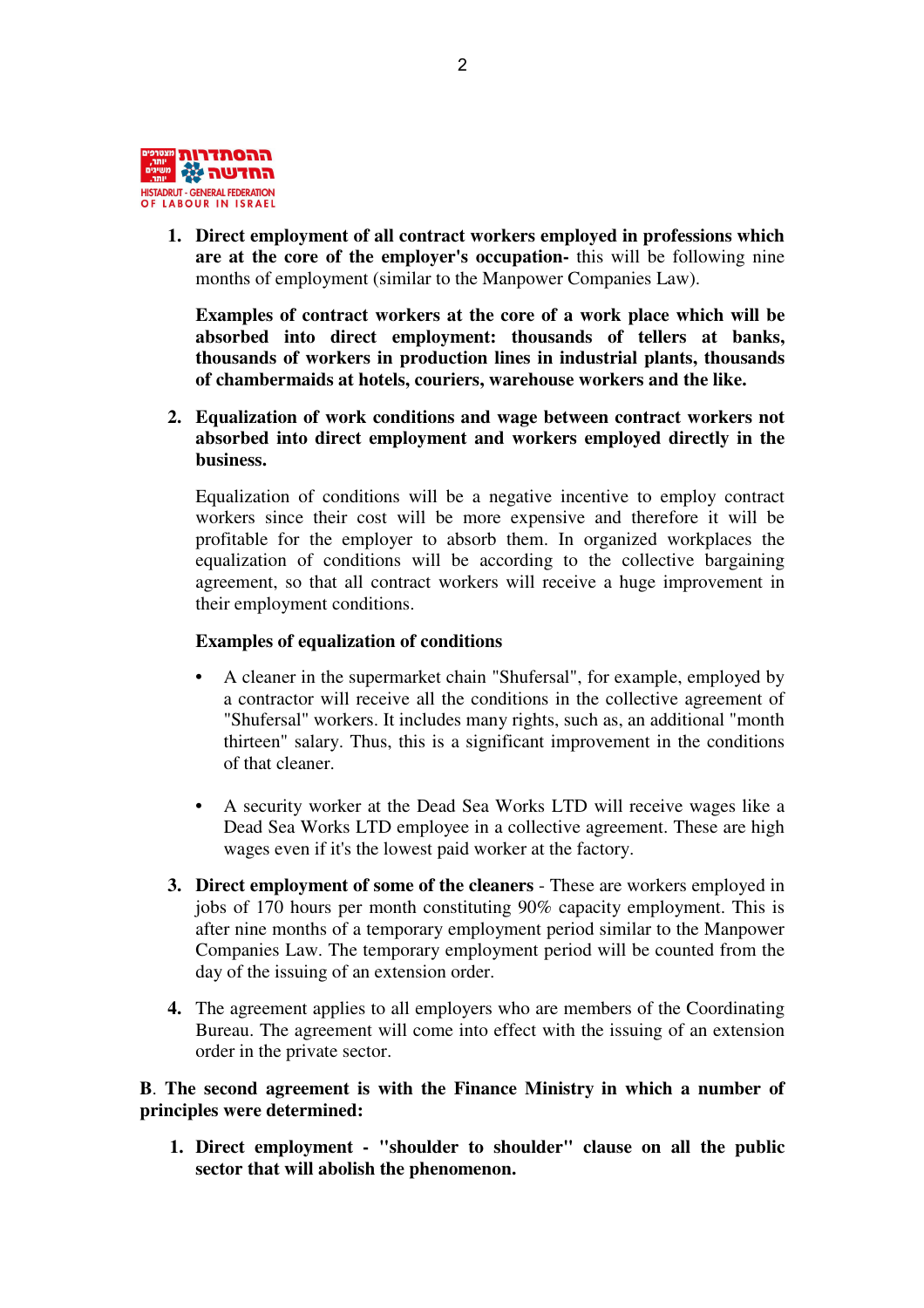

These are workers employed "shoulder to shoulder" next to their directly employed friends in the same workplace in the same job. After nine months of work it will be decided by a parity committee, joint to representatives of the Histadrut and the state, whether the employee should be absorbed. If not absorbed it is not permissible to bring a different worker in his/her place. Thus, in effect, eliminating, the "shoulder to shoulder" phenomenon.

This clause ensures that in the public institutions "shoulder to shoulder" employees critical to the system will be absorbed and not workers fictitiously brought into the public institution from associations or other bodies.

#### **For example:**

- **1. Social workers employed in the municipality and next to them social workers employed in an association (contractual employment). The social workers in the association will be transferred to direct employment in the municipality.**
- **2. Psychologists In the local authorities and in the state there are psychologists employed through associations "shoulder to shoulder" opposite their directly employed friends. These psychologists will be absorbed.**

# **In addition another few hundred workers will be absorbed into direct employment as follows:**

- Direct employment of cleaners at centers for the mentally retarded in the Welfare Ministry and in a center for people with disabilities.
- 600 workers employed by health corporations will be absorbed as direct employees in the state hospitals.
- **2. Revolutionary clause: linking of contract workers (cleaners and security workers) to the Histadrut's wage agreements in the public sector. In addition: significant and immediate improvement in their wages and linking of social benefits to those of public service workers.**

**a. Linkage to the public sector wage agreements:** For years, it was claimed against the Histadrut, that when it holds a general strike in the public sector, and achieves a wage increase, only organised workers enjoy the raise. Now, also contract workers in the cleaning and security sectors will enjoy the wage increases in the public sector. **This revolutionary clause enables cleaners and security workers to enjoy wage increments exactly like an organised worker in the public sector. According to the estimates, there are about 70 thousand cleaners and security workers who will benefit from this increment.**